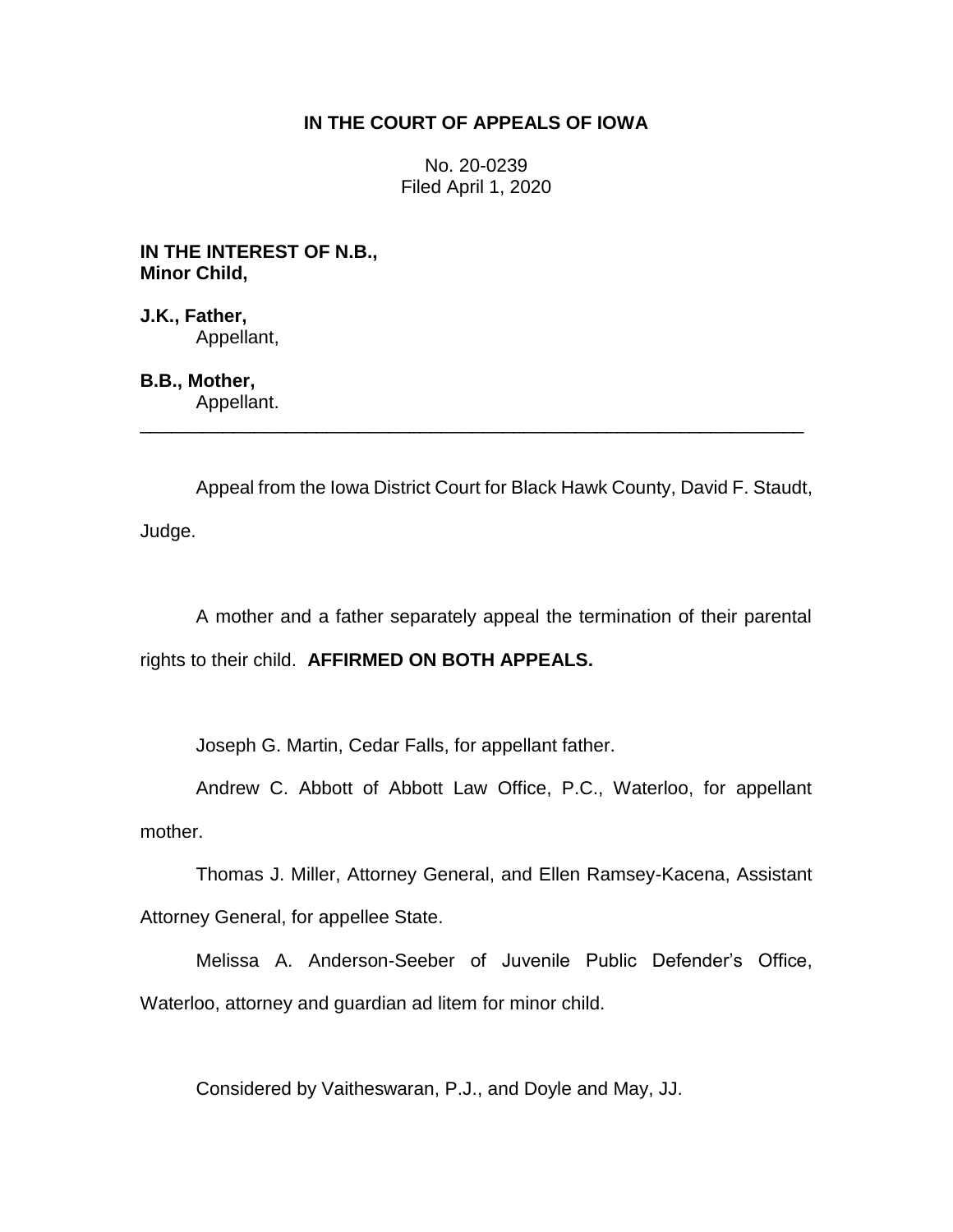**DOYLE, Judge.**

A mother and a father separately appeal the termination of their parental rights to their child. We review termination proceedings de novo. *See In re A.S*., 906 N.W.2d 467, 472 (Iowa 2018). Though the juvenile court's findings are not binding on us, we give them weight, especially when they involve witness credibility. *See id.*

The child was seven months old when the Iowa Department of Human Services (DHS) was alerted to concerns that the parents could not provide the level of care the child needs. The child, who weighed only nine pounds and three ounces at the time, had been diagnosed with failure to thrive. The juvenile court ordered removal and adjudicated the child to be in need of assistance (CINA). Six months later, the juvenile court noted that the parents had made some progress but concerns remained about their ability to provide long-term care for the child without assistance. Although the parents asked the court to delay permanency while they continued to address the issues that led to the CINA adjudication, the juvenile court ordered the State to file a petition to terminate parental rights. After the termination hearing, the court terminated each parent's rights under Iowa Code section 232.116(1)(h) (2019).

## **I. Mother's Appeal.**

On appeal, the mother challenges the finding that N.B. could not be returned to her custody at the time of the termination hearing, one of the requirements for termination under section 232.116(1)(h). *See* Iowa Code § 232.116(1)(h)(4) (requiring "clear and convincing evidence that at the present time the child cannot be returned to the custody of the child's parents as provided in section 232.102");

2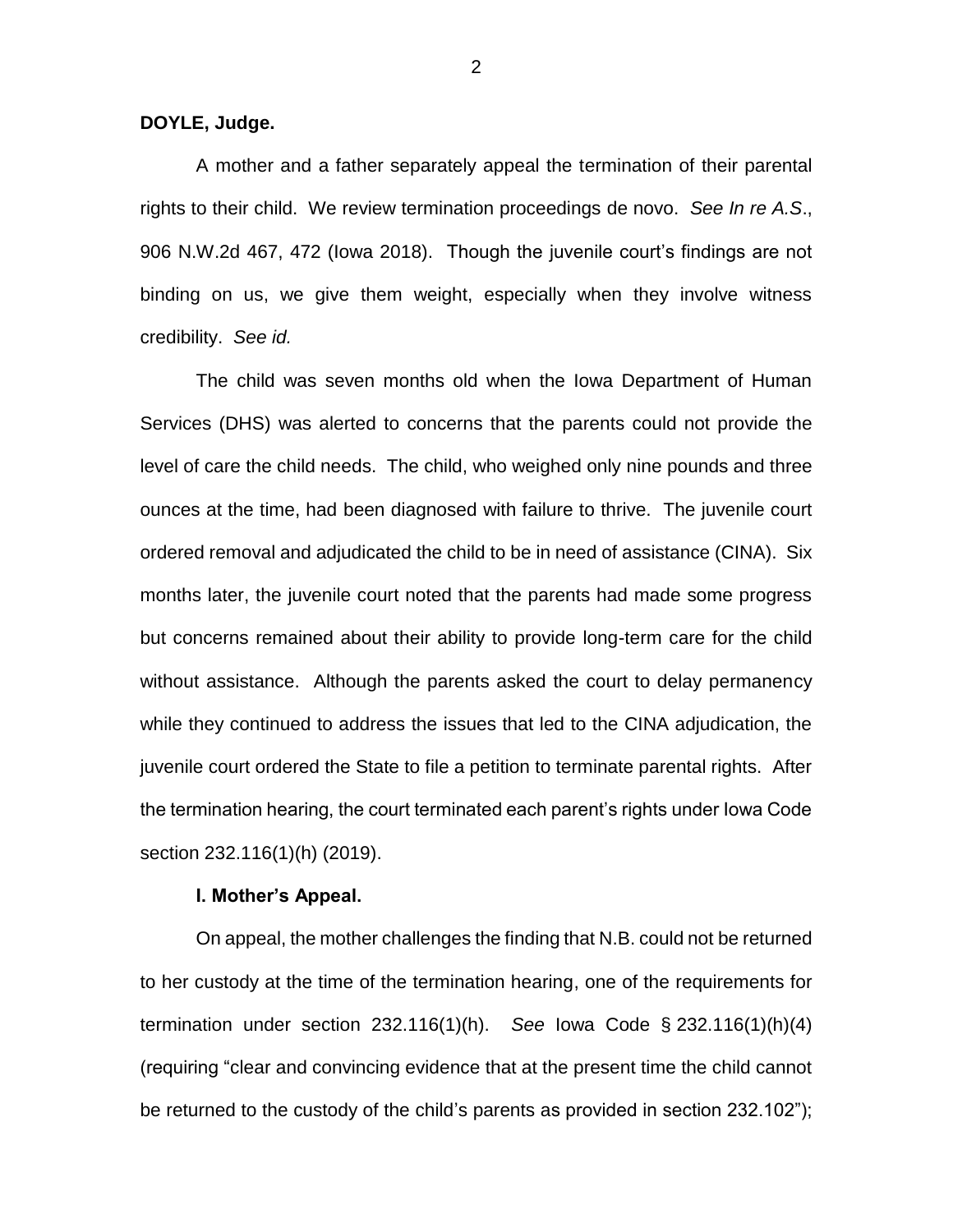*In re D.W.*, 791 N.W.2d 703, 707 (Iowa 2010) (interpreting the term "at the present time" to mean "at the time of the termination hearing"). But the mother never progressed beyond supervised visits with the child. A bed bug infestation and filthy conditions in the home continued, presenting a danger to the child because of the child's medical needs. Because the record shows that the child requires a level of care that the mother could not provide, returning the child to the mother's care would expose the child to harm that would amount to a new CINA adjudication. *See In re M.S*., 889 N.W.2d 675, 680 (Iowa Ct. App. 2016) (stating that a child cannot be returned to the custody of the parent if doing so would expose the child to any harm amounting to a new CINA adjudication). Clear and convincing evidence supports termination under section 232.116(1)(h).

The mother also contends termination goes against the child's best interests. *See D.W.*, 791 N.W.2d at 706-07 (requiring that the court "apply the best-interest framework set out in section 232.116(2) to decide if the grounds for termination should result in a termination of parental rights"). In determining the child's best interests, we look at "the child's safety," "the best placement for furthering the long-term nurturing and growth of the child," and "the physical, mental, and emotional condition and needs of the child." *In re P.L.*, 778 N.W.2d 33, 37 (Iowa 2010) (quoting Iowa Code § 232.116(2)). The "defining elements" are the child's safety and "need for a permanent home." *In re H.S*., 805 N.W.2d 737, 748 (Iowa 2011) (citation omitted). We have already noted that the mother cannot provide the level of care the child needs. Because the mother cannot care for the child safely or provide the permanency the child needs, we agree that termination is in the child's best interests.

3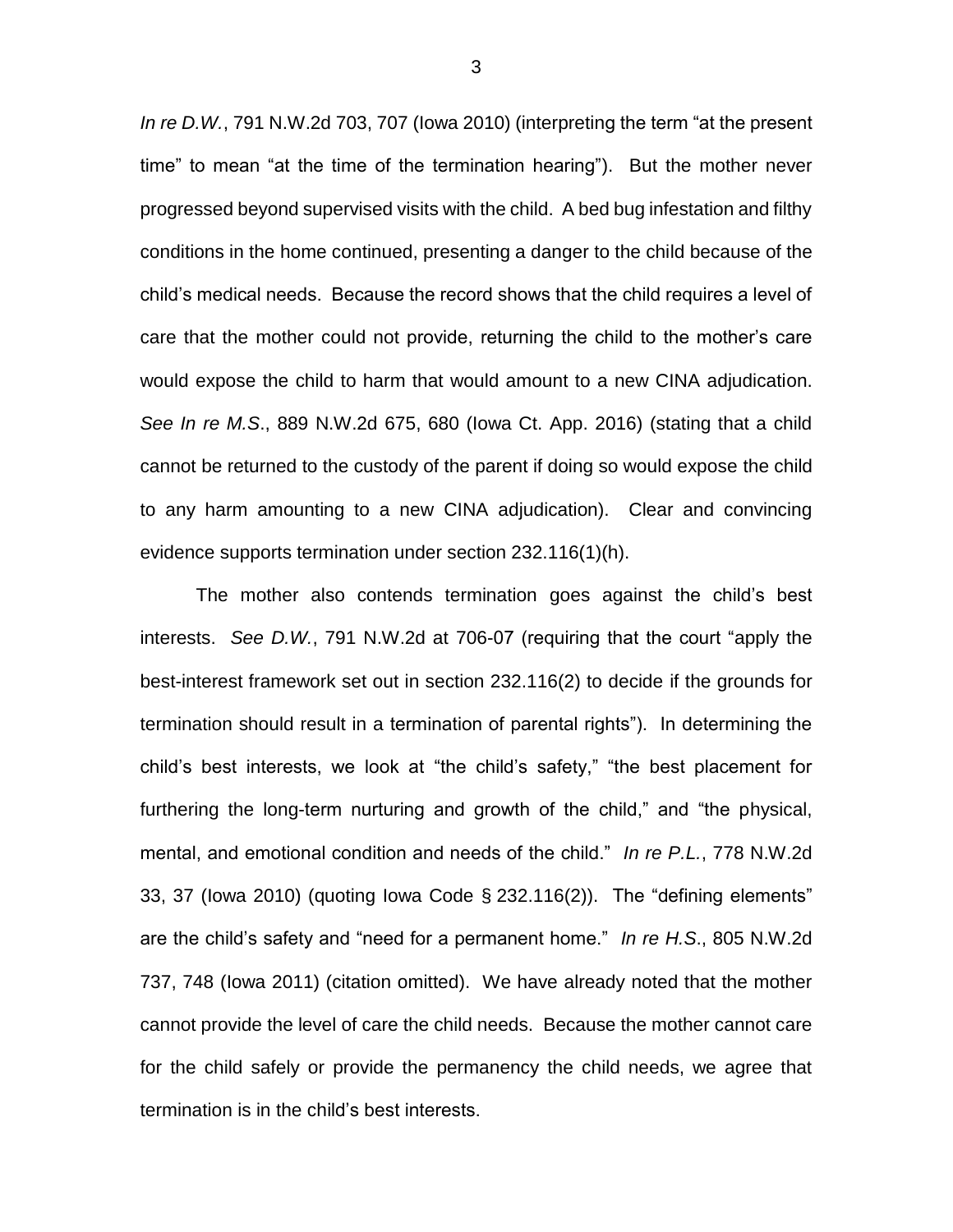Finally, the mother asserts termination should be avoided because she has a significant bond with the child. If the court finds termination would be detrimental to the child because of the closeness of the parent-child relationship, the court need not terminate parental rights. *See* Iowa Code § 232.116(3)(c). This provision is permissive, not mandatory. *See A.S.*, 906 N.W.2d at 475. The mother bears the burden of proving termination would be detrimental to the child. *See id*. at 476. And if she does, we must still consider the children's best interests in determining whether to terminate parental rights. *See id*. at 475.

We disagree with the mother's assertion that termination is detrimental to the child based on the closeness of their bond. The child was removed from the mother's care at nine months of age and was one and a half at the time of termination. The mother loves the child, but she has failed to show that she and the child are so closely bonded that termination would be detrimental to the child. Affection alone cannot provide the care, protection, and nurturance that this child needs and deserves. Moreover, the mother's inability to meet the child's needs poses a real threat to the child's health. Under the circumstances, termination is necessary.

We affirm the termination of the mother's parental rights.

## **II. Father's Appeal.**

The father does not challenge the grounds for termination but contends that the child's interests are best served by delaying permanency for another six months. Under Iowa Code section 232.104(2)(b), the court may allow continue permanency if doing so will eliminate the need for the child's removal. But the juvenile court declined to apply this provision, stating it was "not convinced that,

4